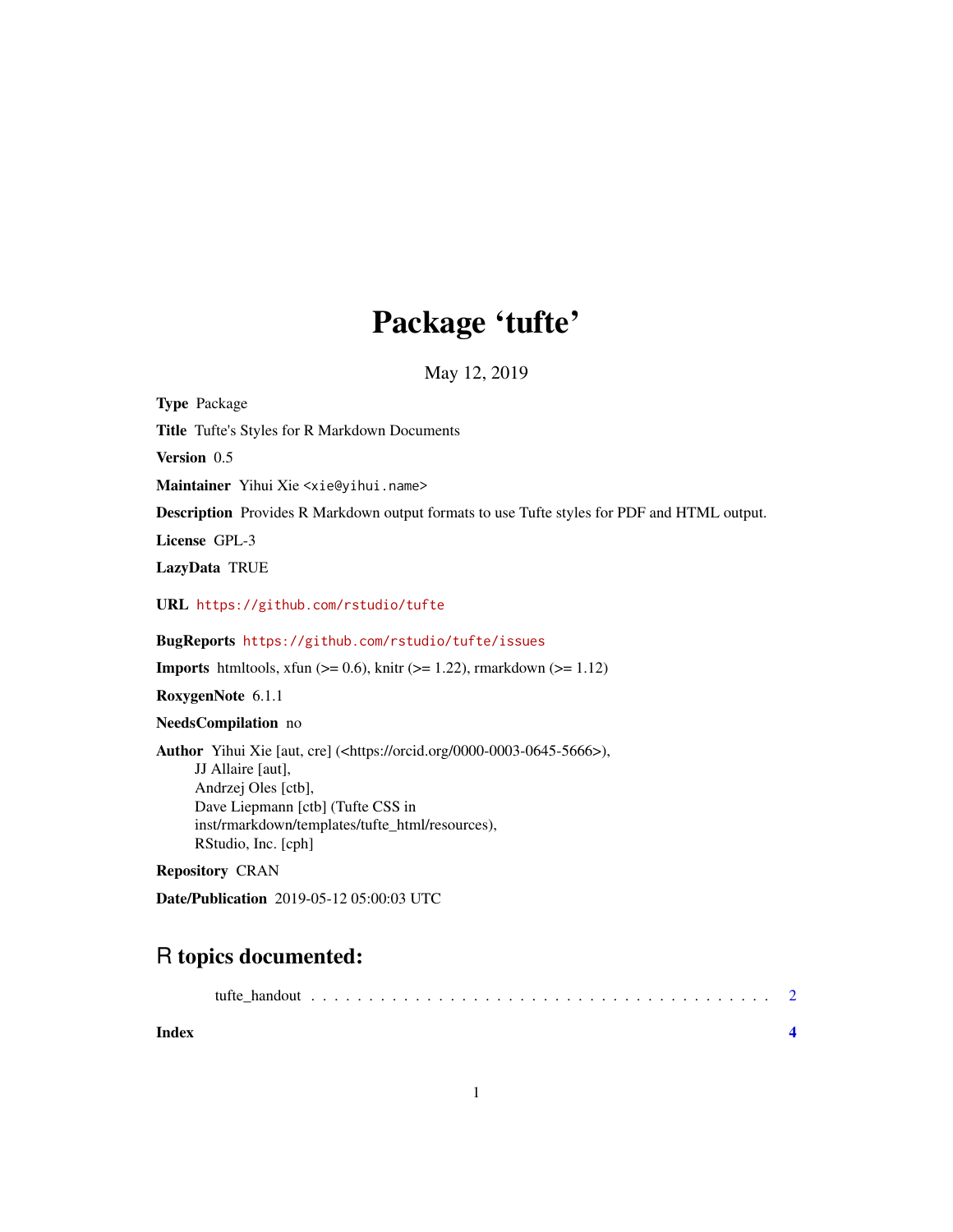#### <span id="page-1-0"></span>Description

Templates for creating handouts according to the style of Edward R. Tufte and Richard Feynman.

#### Usage

```
tufte_handout(fig_width = 4, fig_height = 2.5, fig_crop = TRUE, dev = "pdf",
   highlight = "default", \ldots)
tufte_book(fig_width = 4, fig_height = 2.5, fig_crop = TRUE, dev = "pdf",
   highlight = "default", \ldots)
tufte_html(..., tufte_features = c("fonts", "background", "italics"),
   tufte_variant = c("default", "envisioned"), margin_references = TRUE)
newthought(text)
margin_note(text, icon = "⊕")
quote_footer(text)
sans_serif(text)
```
#### Arguments

| fig_width  | Default width (in inches) for figures                                                                                                                                                                                                                                                                                                                                                                                                                      |
|------------|------------------------------------------------------------------------------------------------------------------------------------------------------------------------------------------------------------------------------------------------------------------------------------------------------------------------------------------------------------------------------------------------------------------------------------------------------------|
| fig_height | Default height (in inches) for figures                                                                                                                                                                                                                                                                                                                                                                                                                     |
| fig_crop   | TRUE to automatically apply the pdf crop utility (if available) to pdf figures                                                                                                                                                                                                                                                                                                                                                                             |
| dev        | Graphics device to use for figure output (defaults to pdf)                                                                                                                                                                                                                                                                                                                                                                                                 |
| highlight  | Syntax highlighting style. Supported styles include "default", "tango", "pyg-<br>ments", "kate", "monochrome", "espresso", "zenburn", and "haddock". Pass<br>NULL to prevent syntax highlighting.                                                                                                                                                                                                                                                          |
| $\ddots$   | Other arguments to be passed to pdf_document or html_document (note you<br>cannot use the template argument in tufte_handout or the theme argument in<br>tufte_html(); these arguments have been set internally)                                                                                                                                                                                                                                           |
|            | tufte_features A character vector of style features to enable: fonts stands for the et-book<br>fonts in the tufte-css project, background means the lightyellow background<br>color of the page, and italics means whether to use italics for the headers. You<br>can enable a subset of these features, or just disable all of them by NULL. When<br>this argument is not used and the tufte_variant argument is not default, no<br>features are enabled. |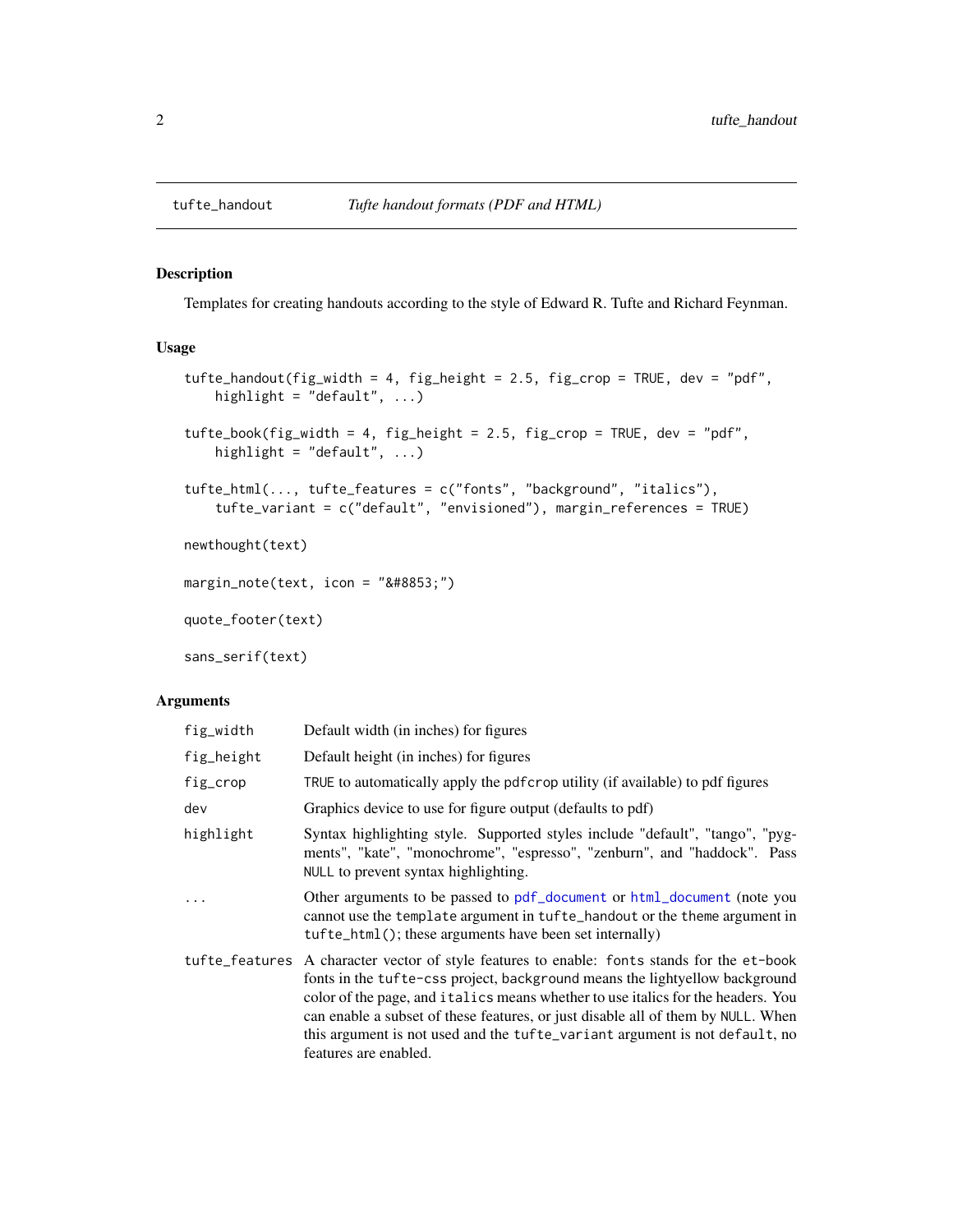#### tufte\_handout 3

| tufte_variant     | A variant of the Tufte style. Currently supported styles are default (from the<br>tufte-css project), and envisioned (inspired by the project Envisioned CSS<br>http://nogginfuel.com/envisioned-css/ but essentially just sets the font<br>family to Roboto Condensed, and changed the background/foregroudn colors). |
|-------------------|------------------------------------------------------------------------------------------------------------------------------------------------------------------------------------------------------------------------------------------------------------------------------------------------------------------------|
| margin_references |                                                                                                                                                                                                                                                                                                                        |
|                   | Whether to place citations in margin notes.                                                                                                                                                                                                                                                                            |
| text              | A character string to be presented as a "new thought" (using small caps), or a<br>margin note, or a footer of a quote                                                                                                                                                                                                  |
| icon              | A character string to indicate there is a hidden margin note when the page width<br>is too narrow (by default it is a circled plus sign)                                                                                                                                                                               |

#### Details

tufte\_handout() provides the PDF format based on the Tufte-LaTeX class: [https://tufte-late](https://tufte-latex.github.io/tufte-latex/)x. [github.io/tufte-latex/](https://tufte-latex.github.io/tufte-latex/).

tufte\_html() provides the HTML format based on the Tufte CSS: [https://edwardtufte.github](https://edwardtufte.github.io/tufte-css/). [io/tufte-css/](https://edwardtufte.github.io/tufte-css/).

newthought() can be used in inline R expressions in R Markdown (e.g. "r newthought(Some text)"), and it works for both HTML ('<span class="newthought">text</span>') and PDF ('\newthought{text}') output.

margin\_note() can be used in inline R expressions to write a margin note (like a sidenote but not numbered).

quote\_footer() formats text as the footer of a quote. It puts text in '<footer></footer>' for HTML output, and after '\hfill' for LaTeX output (to right-align text).

sans\_serif() applies sans-serif fonts to text.

#### References

See <http://rstudio.github.io/tufte> for an example.

#### Examples

```
library(tufte)
newthought("In this section")
```